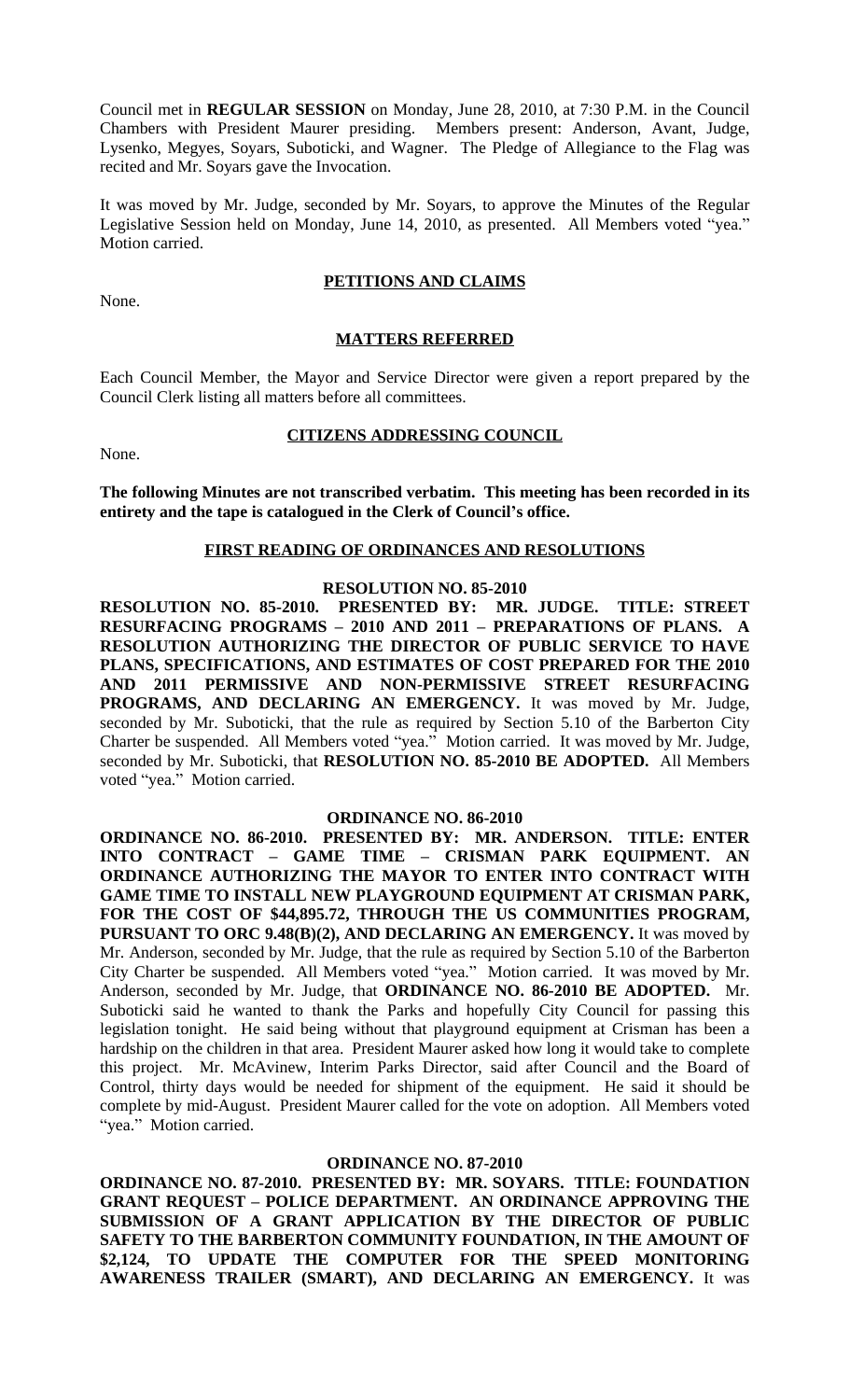moved by Mr. Soyars, seconded by Mr. Megyes, that the rule as required by Section 5.10 of the Barberton City Charter be suspended. All Members voted "yea." Motion carried. It was moved by Mr. Soyars, seconded by Mr. Megyes, that **ORDINANCE NO. 87-2010 BE ADOPTED.** All Members voted "yea." Motion carried.

#### **ORDINANCE NO. 88-2010**

**ORDINANCE NO. 88-2010. PRESENTED BY: MR. LYSENKO. TITLE: SUMMIT COUNTY INTERGOVERNMENTAL MEMORANDUM OF UNDERSTANDING FOR JOB CREATION, RETENTION, AND TAX INCENTIVE. AN ORDINANCE TO ENTER INTO CONTRACT WITH THE COUNTY OF SUMMIT AND THE COMMUNITIES THAT ARE SIGNATORIES TO THE ATTACHED UPDATED AGREEMENT ENTITLED "SUMMIT COUNTY INTERGOVERNMENTAL MEMORANDUM OF UNDERSTANDING FOR JOB CREATION AND RETENTION AND TAX INCENTIVE," EXPRESSING A MUTUAL DESIRE TO RETAIN AND ATTRACT BUSINESSES AND JOBS AS OUTLINED IN SAID AGREEMENT, AND DECLARING AN EMERGENCY.** It was moved by Mr. Lysenko, seconded by Mr. Soyars, that the rule as required by Section 5.10 of the Barberton City Charter be suspended. All Members voted "yea." Motion carried. It was moved by Mr. Lysenko, seconded by Mr. Soyars, that **ORDINANCE NO. 88-2010 BE ADOPTED.** All Members voted "yea." Motion carried.

#### **ORDINANCE NO. 89-2010**

**ORDINANCE NO. 89-2010. PRESENTED BY: MR. AVANT. TITLE: AMENDING BARBERTON CODIFIED ORDINANCES – CHAPTER 880 – EARNED INCOME TAX. AN ORDINANCE AMENDING CERTAIN SECTIONS OF CHAPTER 880, "EARNED INCOME TAX," IN ORDER TO BE IN COMPLIANCE WITH STATE LAW AND/OR CENTRAL COLLECTION AGENCY REGULATIONS, AND DECLARING AN EMERGENCY.** It was moved by Mr. Avant, seconded by Mr. Anderson, that the rule as required by Section 5.10 of the Barberton City Charter be suspended. All Members voted "yea." Motion carried. It was moved by Mr. Avant, seconded by Mr. Anderson, that **ORDINANCE NO. 89-2010 BE ADOPTED.** All Members voted "yea." Motion carried.

#### **ORDINANCE NO. 90-2010**

**ORDINANCE NO. 90-2010. PRESENTED BY: MR. AVANT. TITLE: TRANSFER/APPROPRIATION – FIRE DEPARTMENT – SIGNAL SERVICE COMPANY. AN ORDINANCE TRANSFERRING \$36,167.36 FROM THE FIRE STATION CONSTRUCTION FUND TO THE GENERAL BOND RETIREMENT FUND, REDUCING THE TRANSFER FROM THE FIRE CAPITAL LEVY FUND TO THE GENERAL BOND RETIREMENT FUND BY \$36,167.36; AND APPROPRIATING \$36,167.36 FROM THE UNAPPROPRIATED ITEM OF THE FIRE CAPITAL LEVY FUND TO THE CAPITAL BUDGET TO PAY SIGNAL SERVICE COMPANY FOR THE TRAFFIC SIGNALIZATION PROJECT, AND DECLARING AN EMERGENCY.** It was moved by Mr. Avant, seconded by Mr. Soyars, that the rule as required by Section 5.10 of the Barberton City Charter be suspended. All Members voted "yea." Motion carried. It was moved by Mr. Avant, seconded by Mr. Soyars, that **ORDINANCE NO. 90-2010 BE ADOPTED.** All Members voted "yea." Motion carried.

## **SECOND READING OF ORDINANCES AND RESOLUTIONS**

#### **ORDINANCE NO. 84-2010**

**ORDINANCE NO. 84-2010. PRESENTED BY: MR. AVANT. TITLE: ENTER INTO CONTRACT – INSURANCE COVERAGE – PROPERTY/VEHICLE/LIABILITY. AN ORDINANCE AUTHORIZING THE MAYOR TO ENTER INTO A PROFESSIONAL SERVICES CONTRACT, WITHOUT COMPETITIVE BIDDING, WITH WICHERT INSURANCE COMPANY, CONSTITUTING A ONE YEAR EXTENSION OF THE CURRENT CONTRACT FOR THE CITY'S PROPERTY/VEHICLE/LIABILITY INSURANCE COVERAGE, AND DECLARING AN EMERGENCY.** *First Reading – June 14, 2010. Second Reading – June 28, 2010.* It was moved by Mr. Avant, seconded by Mr. Anderson, that the rule as required by Section 5.10 of the Barberton City Charter be suspended. All Members voted "yea." Motion carried. It was moved by Mr. Avant, seconded by Mr. Anderson, that **ORDINANCE NO. 84-2010 BE ADOPTED.** All Members voted "yea." Motion carried.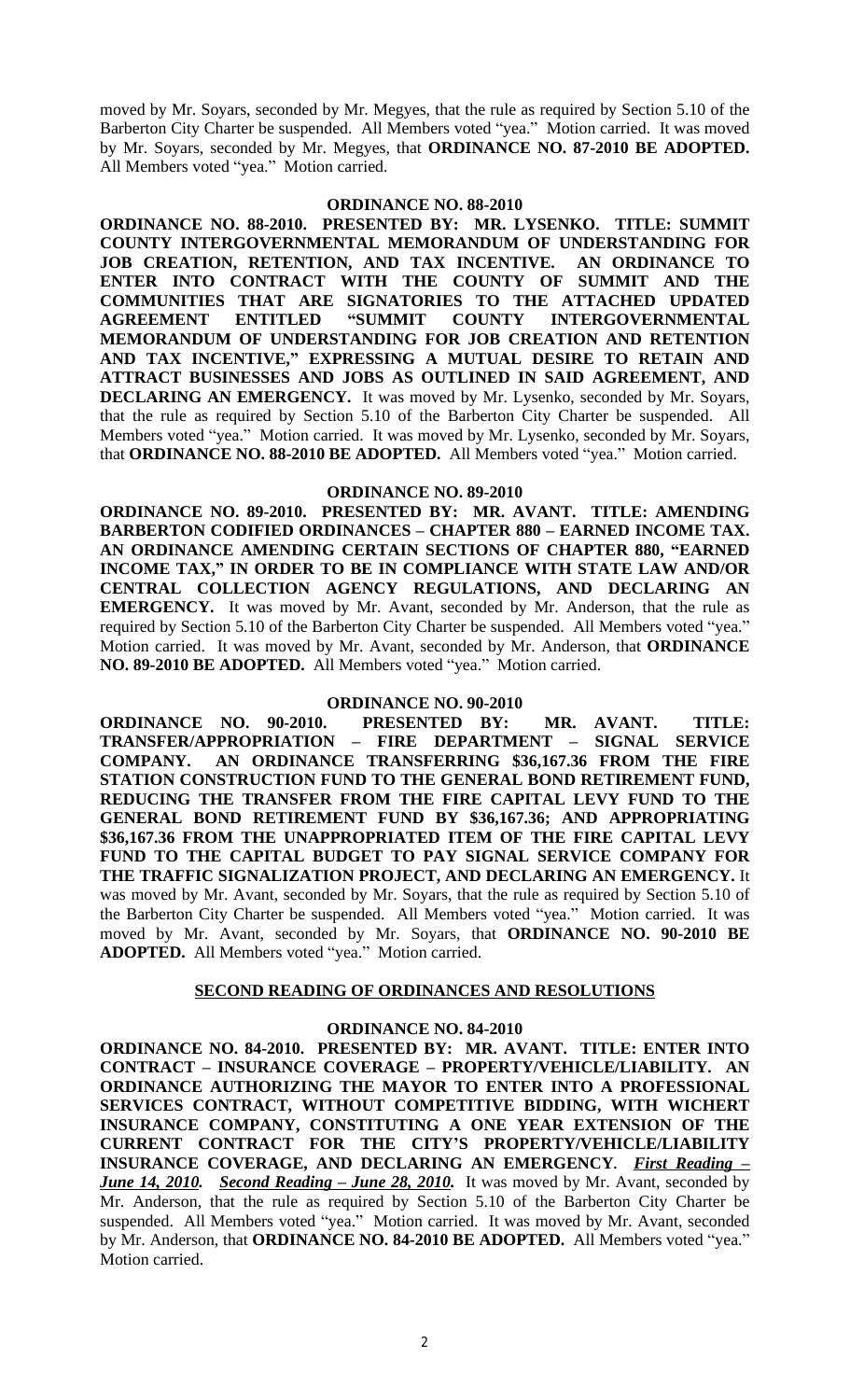## **THIRD READING OF ORDINANCES AND RESOLUTIONS**

# **ORDINANCE NO. 65-2010**

**ORDINANCE NO. 65-2010. PRESENTED BY: MR. SOYARS. TITLE: REPEAL CHAPTER 836 – ADOPT NEW CHAPTER – BARBERTON CODIFIED ORDINANCES – "AMUSEMENT DEVICES, SKILL-BASED AMUSEMENT MACHINES, AND ARCADES." AN ORDINANCE REPEALING CHAPTER 836, "AMUSEMENT DEVICES, SKILL-BASED AMUSEMENT MACHINES, AND ARCADES," OF THE BARBERTON CODIFIED ORDINANCES; AND ADOPTING A NEW CHAPTER 836 OF THE BARBERTON CODIFIED ORDINANCES, AND DECLARING AN EMERGENCY.** *First Reading – May 10, 2010. Second Reading – May 24, 2010. Third Reading – June 28, 2010.* It was moved by Mr. Soyars, seconded by Mr. Megyes, to amend Section III(A) of Ordinance No. 65-2010 to read: "No license shall be granted to an entertainment device arcade that will conduct its business at a location that is within one thousand feet (instead of 500 feet) from the boundaries of a parcel of real estate having situated on it a school, public library, public playground, or any establishment that has been issued a liquor permit by the State of Ohio." All Members voted "yea." Motion carried. It was moved by Mr. Soyars, seconded by Mr. Megyes, that **ORDINANCE NO. 65-2010 BE ADOPTED, AS** AMENDED. Mr. Anderson said he is going to be voting "no" on this ordinance because there are a lot of places in town that have three and four machines and he believes their goal is just to survive with these machines. He said he thinks the basis of this ordinance is to get the amusement people who solely survive on these and not go after the other businesses in town. He said he feels this should have been a sole ordinance for people who do just that. President Maurer asked Mrs. Miller if the annual fee on those establishments was reduced in this ordinance. Mrs. Miller, Law Director, said this ordinance is modeled after the Akron ordinance that was just upheld in the Ninth District. President Maurer called for the vote on adoption. Mr. Avant, Mr. Soyars, Mr. Megyes, Mr. Lysenko, Mr. Judge, and Mr. Suboticki voted "yea." Mr. Wagner and Mr. Anderson voted "nay." Motion carried, 6-2.

None.

## **APPOINTMENTS**

#### **MISCELLANEOUS AND UNFINISHED BUSINESS**

President Maurer said there is going to be a Special Meeting of Council on Saturday, July 10, in the Mayor's Conference Room, to meet as a body regarding the proposed charter amendments. He said if attendance is large, we can move to Council Chambers. He said everyone should have the information on the charter amendments, so bring your comments and questions.

President Maurer said next week begins the month of July and Council will be in recess the month of August. He said we have four weeks to get everything off of the table. He said hopefully we will not have to have any special meetings in August.

#### **COMMUNICATION FROM THE MAYOR**

Mayor Genet said there is a Special Board of Health Meeting this Wednesday at 6:30 p.m. He said there are two items on the agenda: 1) to appeal Judge Stormer's ruling; and 2) to cancel the contract with the City. He said the Board will have those decisions to make on Wednesday. He said hopefully we will be able to move forward.

Mayor Genet said this Friday at 4:30 p.m. there is a special Planning Commission Meeting in Council Chambers.

Mayor Genet said tomorrow he is traveling with Mr. Lallo, Mr. Harnden, and others to Columbus to make a presentation for the Job Ready Site Grant for 3.5 million dollars. He said hopefully we will be able to add that to the 1.6 million dollar EDA grant that we received last week for the Trucen Property. He said hopefully we can keep this good news rolling to get this project underway. He said it would be 1.6 million EDA, 1.5 from the Foundation loan, and then go after this 3.5 million dollar grant.